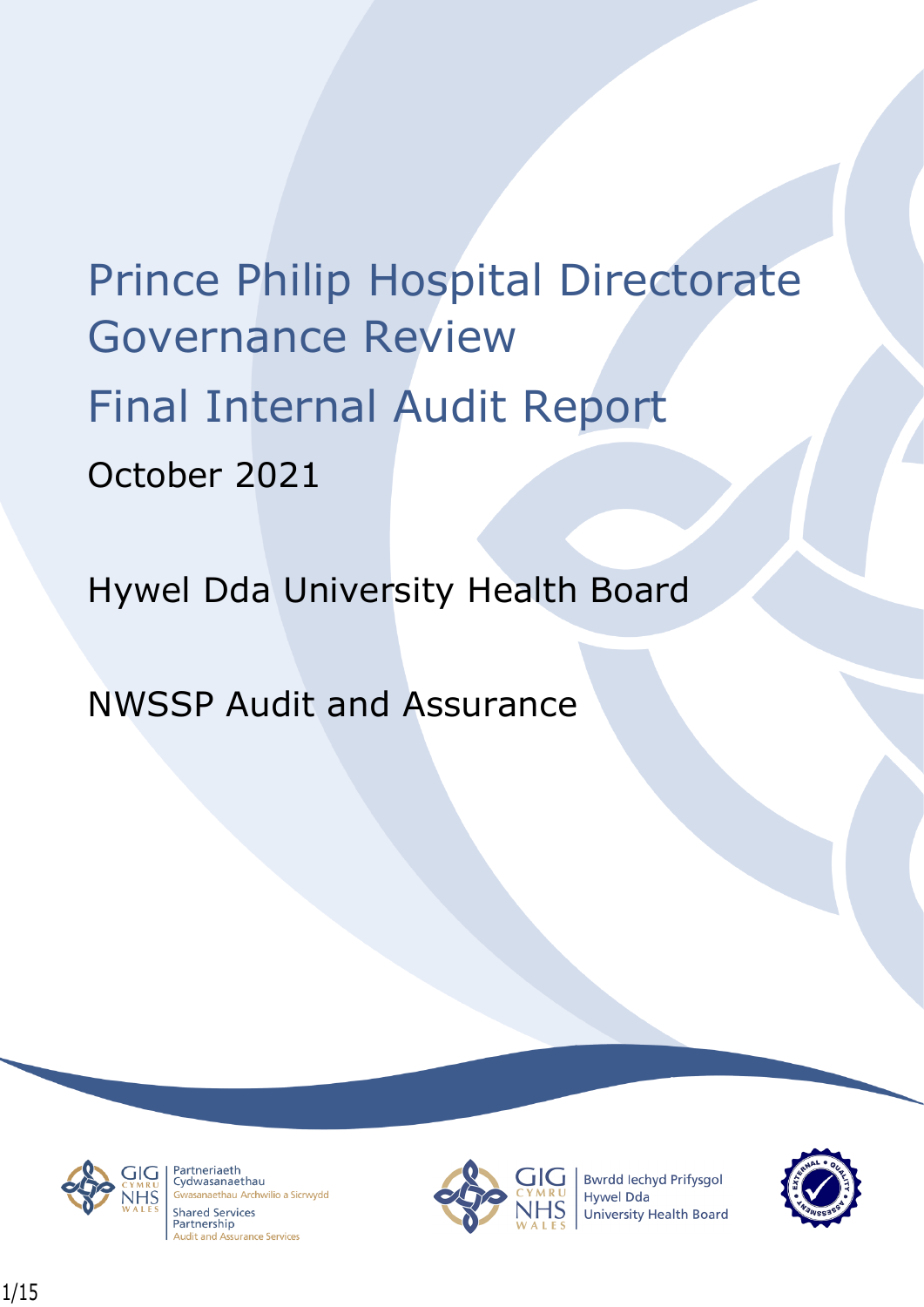# **Contents**

| HDUHB-2122-33                             |
|-------------------------------------------|
| Final                                     |
| 17th August 2021                          |
| 7 <sup>th</sup> September 2021            |
| 17th September 2021                       |
| 3rd September 2021                        |
| 27 <sup>th</sup> September 2021           |
| $1st$ October 2021                        |
| Rhian Williams, Principal Auditor         |
| Andrew Carruthers, Director of Operations |
| Brett Denning, General Manager            |
| <b>Audit Committee</b>                    |
|                                           |



Audit and Assurance Services conform with all Public Sector Internal Audit Standards as validated through the external quality assessment undertaken by the Institute of Internal Auditors

#### Acknowledgement

NHS Wales Audit & Assurance Services would like to acknowledge the time and co-operation given by management and staff during the course of this review.

#### Disclaimer notice - please note

This audit report has been prepared for internal use only. Audit & Assurance Services reports are prepared, in accordance with the Service Strategy and Terms of Reference, approved by the Audit Committee.

Audit reports are prepared by the staff of the NHS Wales Shared Services Partnership – Audit and Assurance Services, and addressed to Independent Members or officers including those designated as Accountable Officer. They are prepared for the sole use of the Hywel Dda University Health Board and no responsibility is taken by the Audit and Assurance Services Internal Auditors to any director or officer in their individual capacity, or to any third party.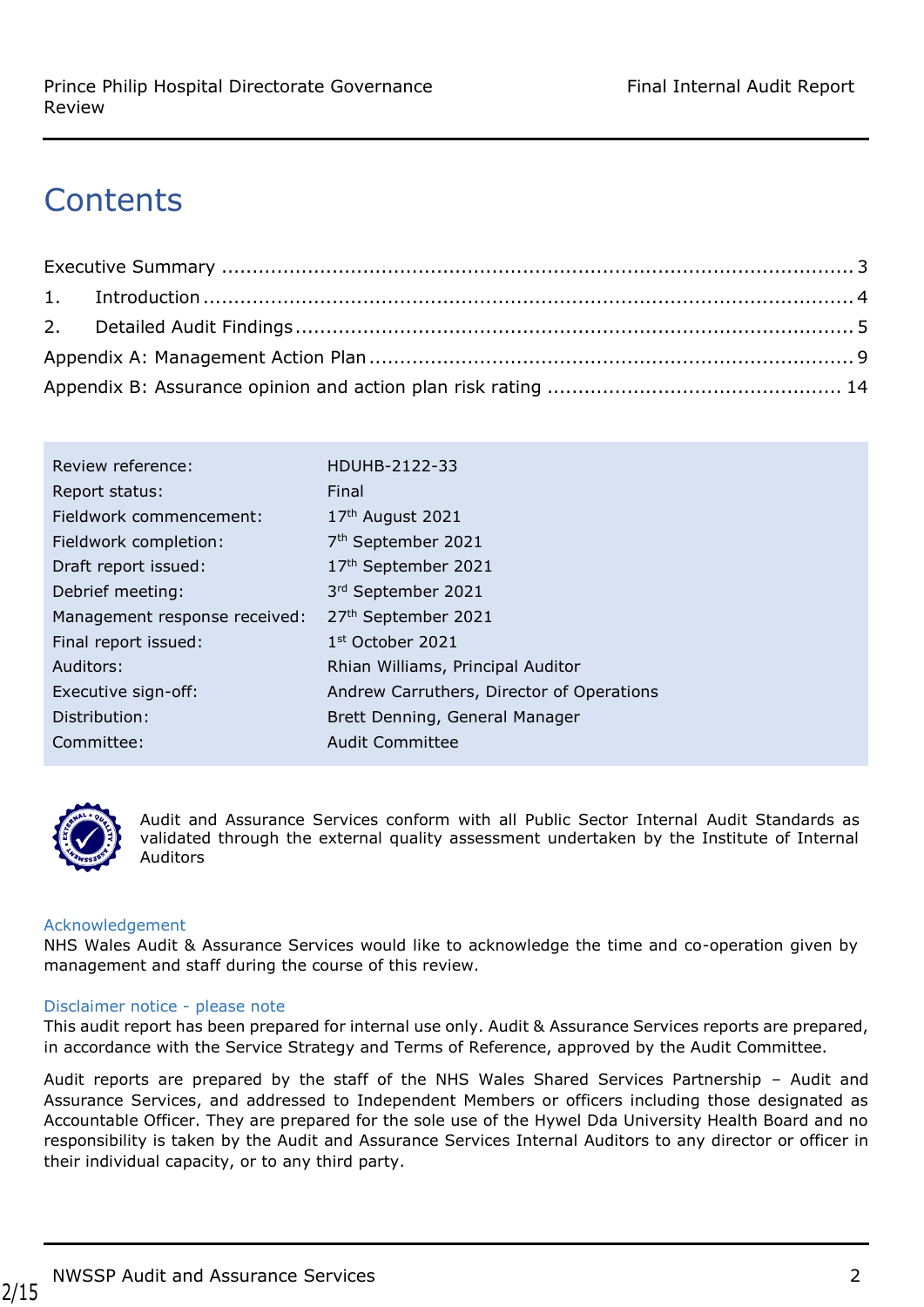### <span id="page-2-0"></span>Executive Summary

#### **Purpose**

The purpose of the review is to establish whether the Directorate governance structures follow the principles set out in the Health Board's system of assurance and support the management of key risks.

#### **Overview**

The Directorate has faced challenges and difficulties due to the Covid-19 pandemic over the past 18 months that has resulted in the refocus of operational duties through this period. During this period the Directorate has maintained adequate governance structures and arrangements.

We identified no high priority issues for reporting in our review, although a few medium priority findings were highlighted to further enhance the current arrangements, including governance reporting, updating of risk actions and identification financial saving schemes.

#### Report Classification

|            |                                                                                                                                                            | Trend                          |
|------------|------------------------------------------------------------------------------------------------------------------------------------------------------------|--------------------------------|
| Reasonable | Some matters require<br>management attention in<br>control design or compliance.<br>Low to moderate impact<br>on residual risk exposure<br>until resolved. | N/A<br>No<br>previous<br>audit |

#### Assurance summary<sup>1</sup>

| Assurance objectives |                                                                        | Assurance  |
|----------------------|------------------------------------------------------------------------|------------|
|                      | Governance Structures                                                  | Reasonable |
|                      | 2 Risk Management                                                      | Reasonable |
| 3                    | Declarations of Interest, Gifts,<br><b>Hospitality and Sponsorship</b> | Reasonable |
| 4                    | Financial Management                                                   | Reasonable |
| 5.                   | Incidents and Concerns                                                 | Reasonable |

| <b>Matters Arising</b>                                | Assurance<br>Objective | Control<br>Design or<br>Operation | Recommendation<br>Priority |
|-------------------------------------------------------|------------------------|-----------------------------------|----------------------------|
| Terms of Reference                                    |                        | Operation                         | Medium                     |
| <b>Risk Register</b>                                  |                        | Operation                         | Medium                     |
| Declaration of Gifts, Hospitality, and<br>Sponsorship |                        | Operation                         | 0 <sub>W</sub>             |
| Savings Plan                                          |                        | Operation                         | Medium                     |
| <b>Complaints Group</b>                               |                        | Operation                         |                            |

 $\overline{\phantom{a}}$ 

 $1$  The objectives and associated assurance ratings are not necessarily given equal weighting when formulating the overall audit opinion.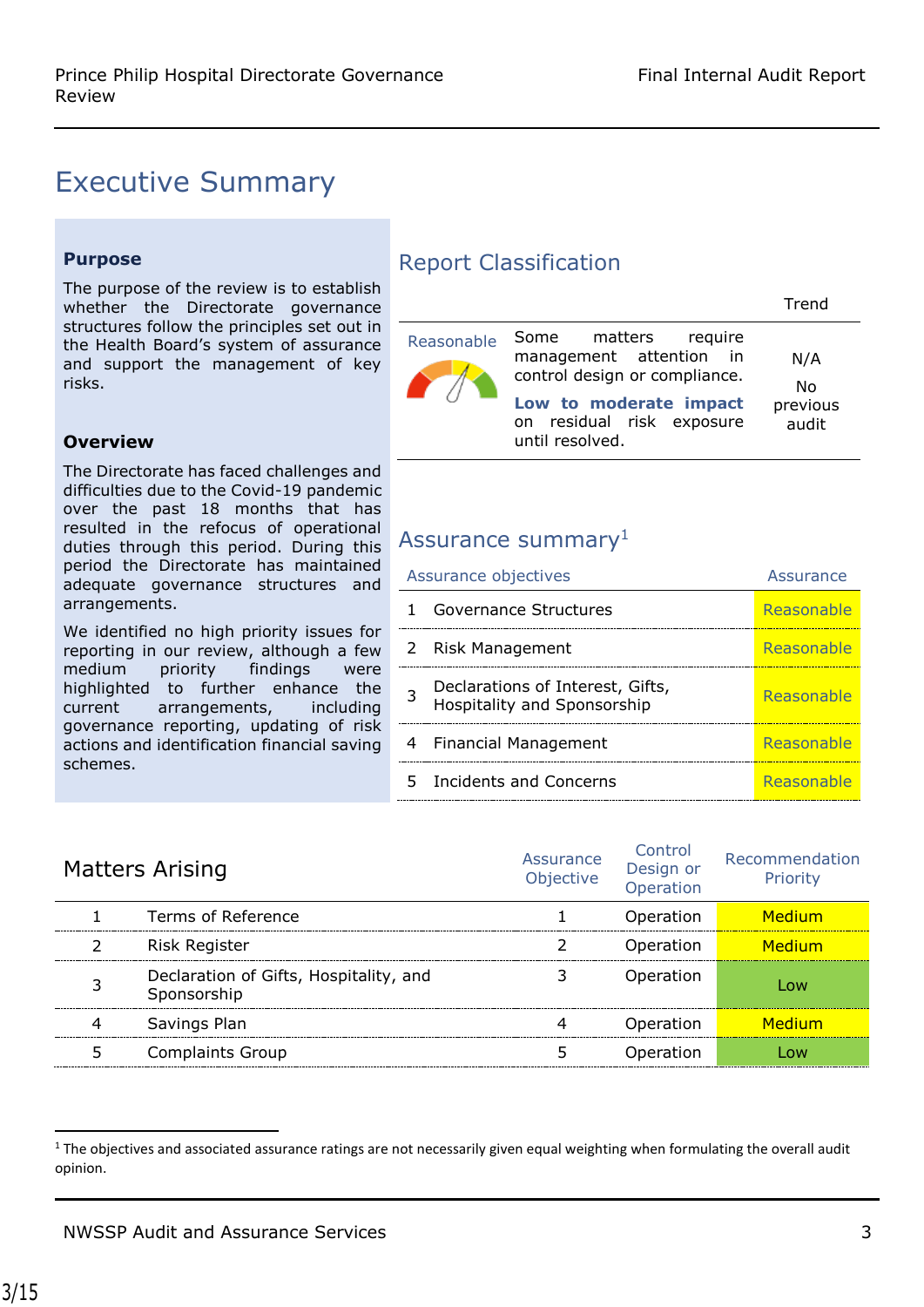### <span id="page-3-0"></span>1. Introduction

- 1.1 The governance review of the Prince Philip Hospital (PPH) Directorate was completed in line with the 2021/22 Internal Audit Plan. The relevant Executive Director lead for the assignment was the Director of Operations.
- 1.2 The following inherent risks were considered during this review:
	- the directorate is not appropriately governed;
	- risks are not identified or addressed;
	- the financial position is not met; and
	- lessons learned are not captured and addressed.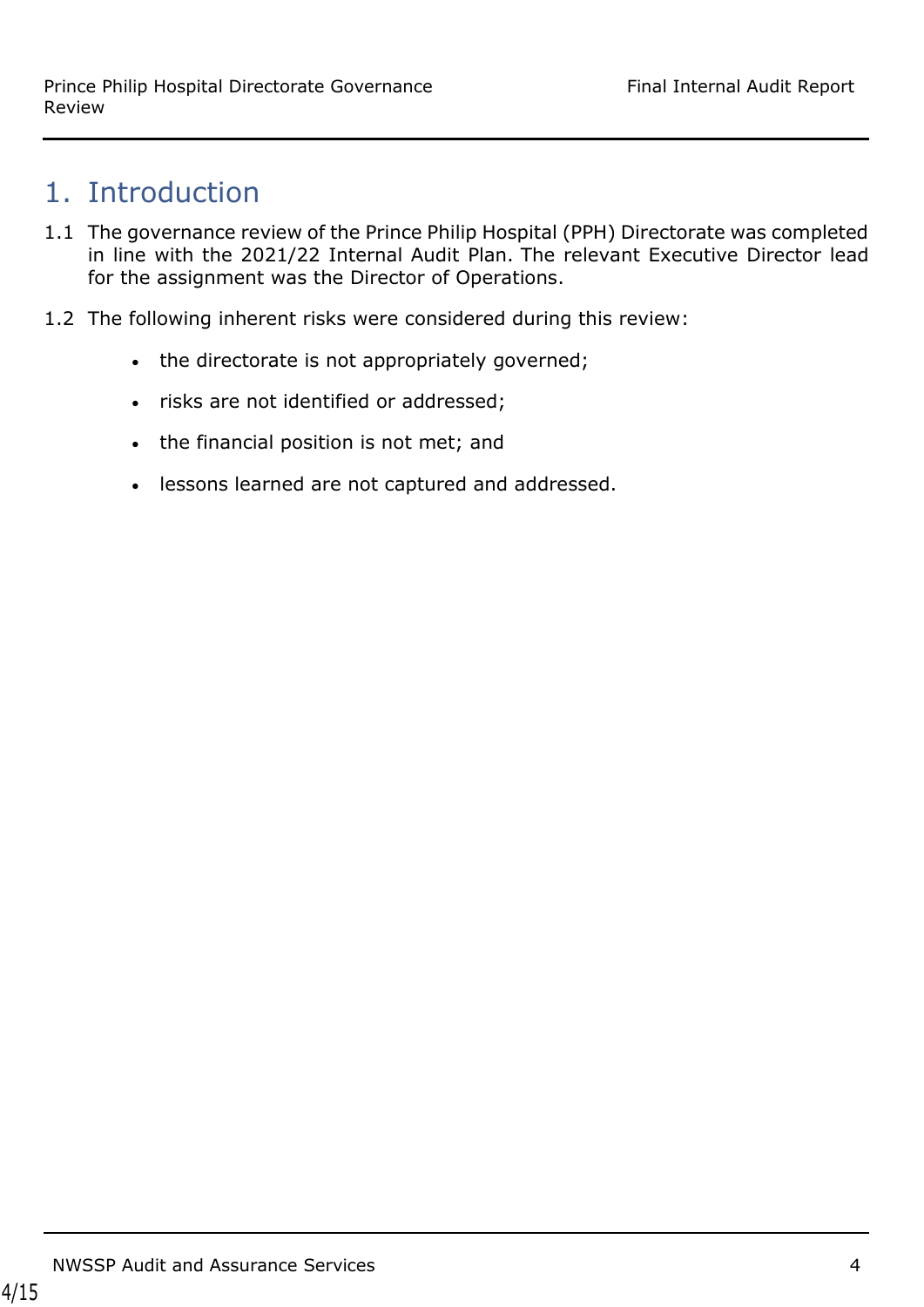### <span id="page-4-0"></span>2. Detailed Audit Findings

**Objective 1: The Directorate has appropriate governance structures, with key meetings having approved terms of reference, agendas, and work plans to provide assurance on key objectives and risk areas**

- 2.1 The PPH Directorate has an established Governance Meeting, which is supported by several sub-groups. A review of agendas and papers for the period April to August 2021 confirmed that bi-monthly meetings were being undertaken with key members in attendance that met quorate
- 2.2 A Terms of Reference (ToR) for the Governance Meeting was in place that describes its purpose, objectives, membership, attendees and operating arrangements. However, a review of the ToR highlighted the following:
	- The ToR was dated June 2017 and was in 'Draft'.
	- Details within the ToR require updating, for example, frequency of meetings was stated as monthly; and
	- Not all items for discussion within the group are listed under the 'Key Responsibilities', for example, workforce. **[Matters Arising 1]**
- 2.3 Whilst we noted that there was no annual work plan for the Governance meeting, we did note that the key standing items had been identified around governance, patient experience, quality, health and safety, external reporting, research and development, risks and safeguarding. A review of the papers for the period April to August 2021 confirmed that sufficient discussion, scrutiny and reporting against key standing items was evident on key areas, such as, finance, workforce, and performance.
- 2.4 A review was undertaken of the following Directorate sub-groups ToR and minutes and the following noted:

| <b>SUB GROUP/ FORUM</b>        | <b>VALID TOR</b>                  | <b>SET PURPOSE/</b><br><b>OBJECTIVE</b> | <b>FREQUENCY OF</b><br><b>MEETINGS</b> |
|--------------------------------|-----------------------------------|-----------------------------------------|----------------------------------------|
| <b>MIU Governance</b>          | <b>No</b>                         | $\overline{\phantom{0}}$                | Monthly                                |
| Infection Prevention & Control | <b>No</b>                         | -                                       | <b>Bi-Monthly</b>                      |
| Nursing Scrutiny/Assurance     | <b>No</b><br>(Review date Aug 21) | <b>Yes</b>                              | Monthly                                |
| <b>Complaints Group</b>        | <b>No</b>                         | $\overline{\phantom{0}}$                | Not met since Aug 2020                 |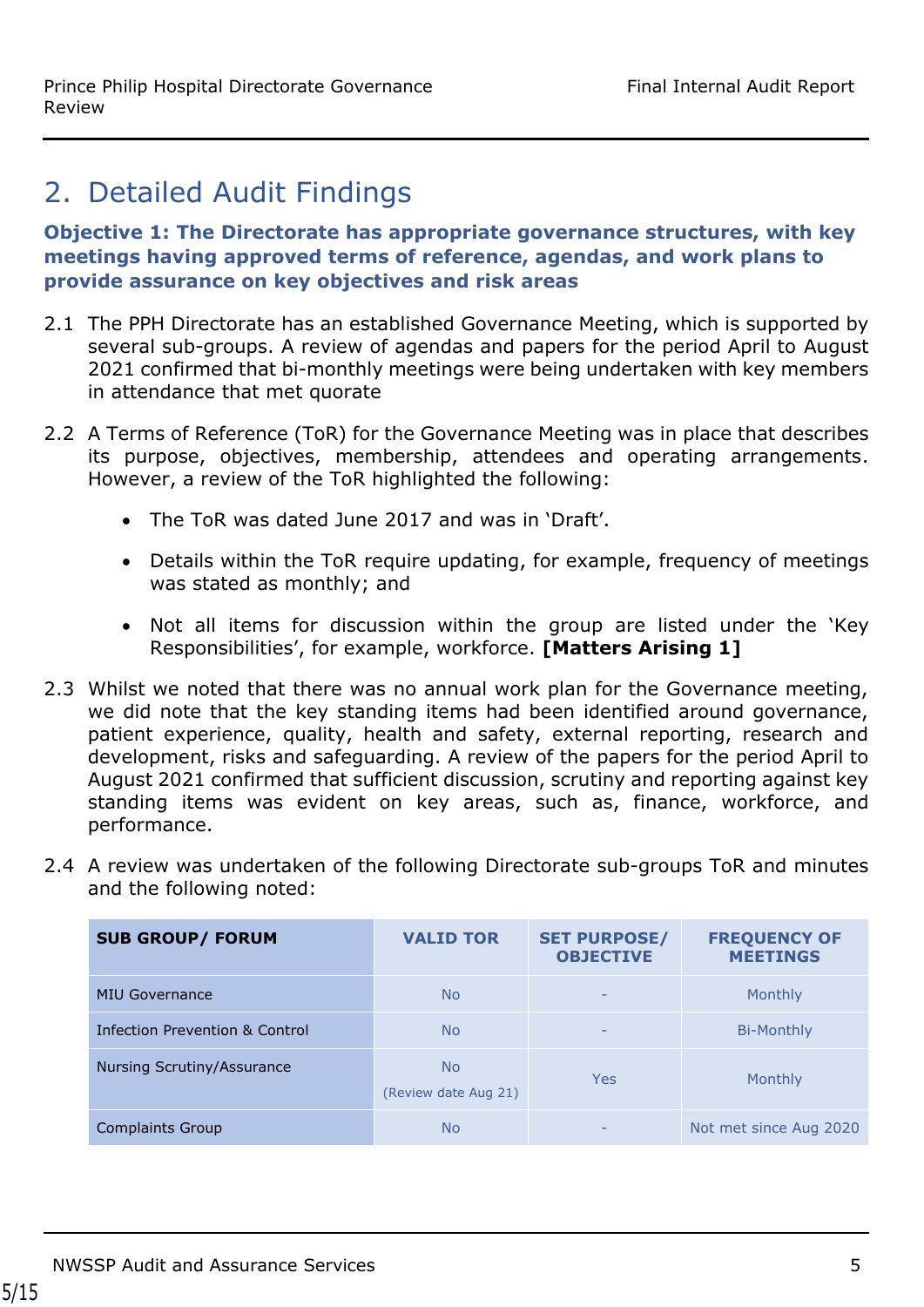- 2.5 The review of the PPH sub-groups/forums identified three instances where a ToR was unable to be located – MIU Governance, Infection Prevention & Control and the Complaints Group; whilst the ToR for the Nursing Scrutiny/Assurance meetings was due for review in August 2021. **[Matter Arising 1]**
- 2.6 We noted that the Complaints Group had not met since August 2020. Management recognise this and are in the process of reestablishing the group. However, this has not had any consequences on the management of complaints within the Directorate as they are still being managed via the Governance Meetings. The reintroduction of the Complaints meetings will ultimately reduce the workload of the Governance meetings.

#### Conclusion:

2.7 The above have resulted in a Reasonable assurance rating.

#### **Objective 2: A risk management process is in place that ensures risks are appropriately identified, assessed, recorded, and escalated.**

- 2.8 We can confirm that the Directorate risk registers are a standing agenda item at the bi-monthly Directorate Governance meetings. A review of the minutes and action notes between April and August 2021 confirmed that the risk register had been presented for discussion together with updates on actions taken to mitigate risks.
- 2.9 A review of the latest directorate risk register was undertaken to establish whether progress actions had been updated or closed. Every progress action is allocated a date for completion set by the Directorate. Of the nine risks recorded on the Directorate's risk register, as at August 2021, five risks had progress actions that had expired their set completion date and no update had been provided. **[Matter Arising 2]**

#### Conclusion:

2.10The above findings have resulted in a Reasonable rating.

#### **Objective 3: The requirements of the declaration of interests, gifts, hospitality, and sponsorship has been implemented within the Directorate.**

- 2.11We undertook a review of the 2020/21 Health Board's registers of Staff Interests and Register of Gifts, Hospitality and Sponsorship to identify whether the Directorate had actively contributed to them.
- 2.12The Health Board's *Standards of Behaviour Policy* requires specified groups of staff, senior members of staff are required to submit a declaration of interest form. We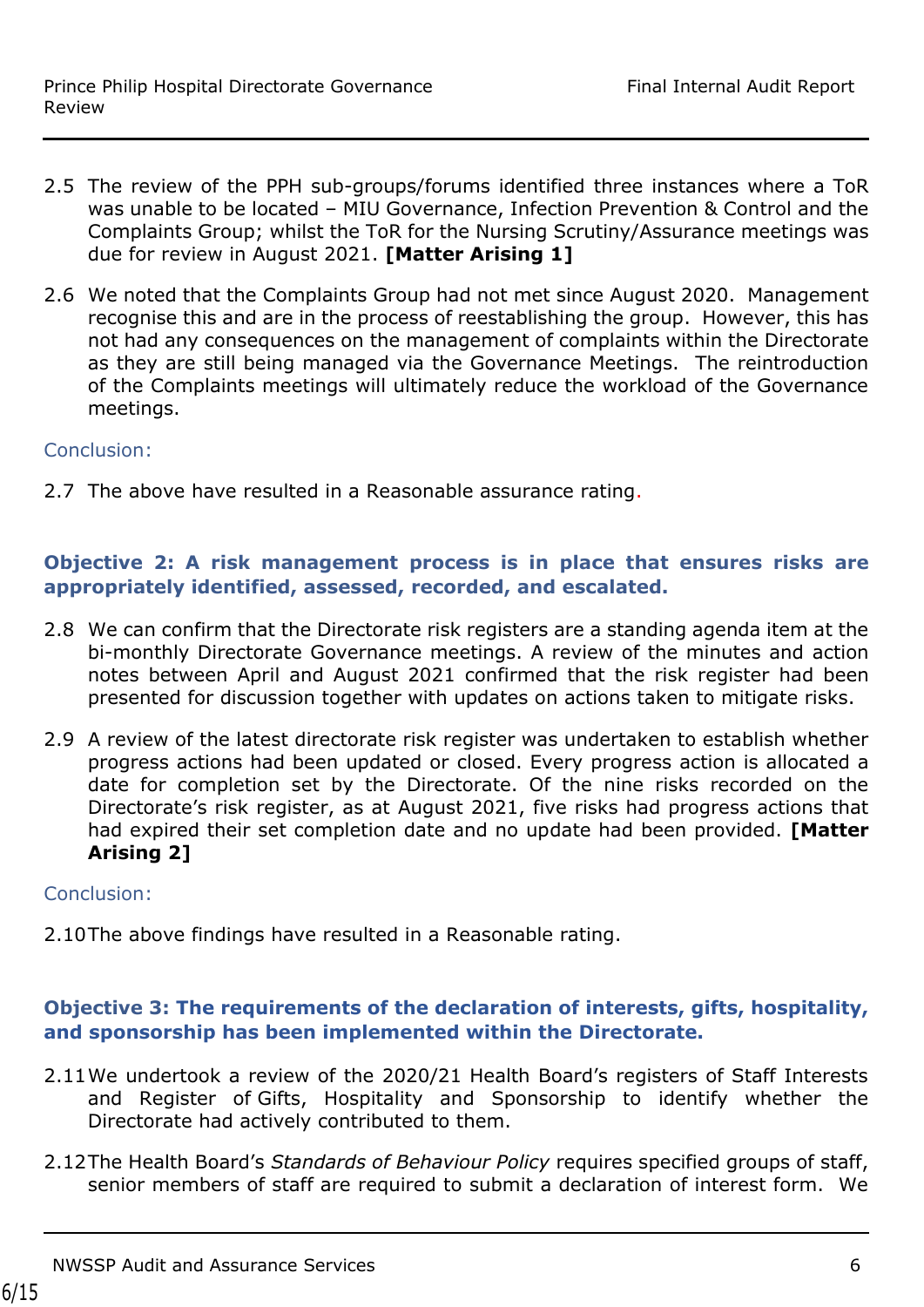took a sample of five senior Directorate staff members and checked the Register of Staffs Interests for submission of their form. All five had submitted a Declaration of Interest form. A review of the Register of Gifts Hospitality and Sponsorship showed no entries of gifts, sponsorships or hospitality had been recorded for staff within the Directorate. **[Matter Arising 3]**

Conclusion:

2.13The above findings have resulted in a Reasonable rating.

#### **Objective 4: Appropriate financial management arrangements are in place within the Directorate, including compliance with an up-to-date scheme of delegation.**

- 2.14We can confirm that the structure of the Directorate is based on the scheme of delegation set out in the Health Board Standing Orders and Standing Financial Instructions and budget holders' roles and responsibilities are defines within the Health Board Standing Financial Instructions.
- 2.15We can confirm that the financial position of the Directorate was discussed by the Service Delivery Managers together with the Senior Finance Business Partner on a weekly basis, with ad-hoc meetings also taking place at service level with the Senior Finance Business Partner. These are informal meetings with no formal minutes recorded.
- 2.16We noted that sufficient scrutiny of the directorate's financial position, covering overall and service level status is undertaken and minuted at the PPH Directorate Governance meetings.
- 2.17The Directorate receives a monthly report that details the Directorate's financial position including actual and forecasted spend, key overspend and other variances to the budget. The Directorate's financial position as at Month 4 highlighted just over a £500k overspent, with a forecasted overspend for the year of £3.96million, against an annual budget of £28.42m. Whilst actions were listed to address the current in-year overspend, specific savings schemes had not been identified to address the overall Directorate deficit, reflecting the service pressures during the Covid-19 pandemic. However, a review of potential savings schemes is currently being identified by the Directorate. **[Matter Arising 4]**

#### Conclusion:

2.18The finding above has resulted in a Reasonable assurance rating.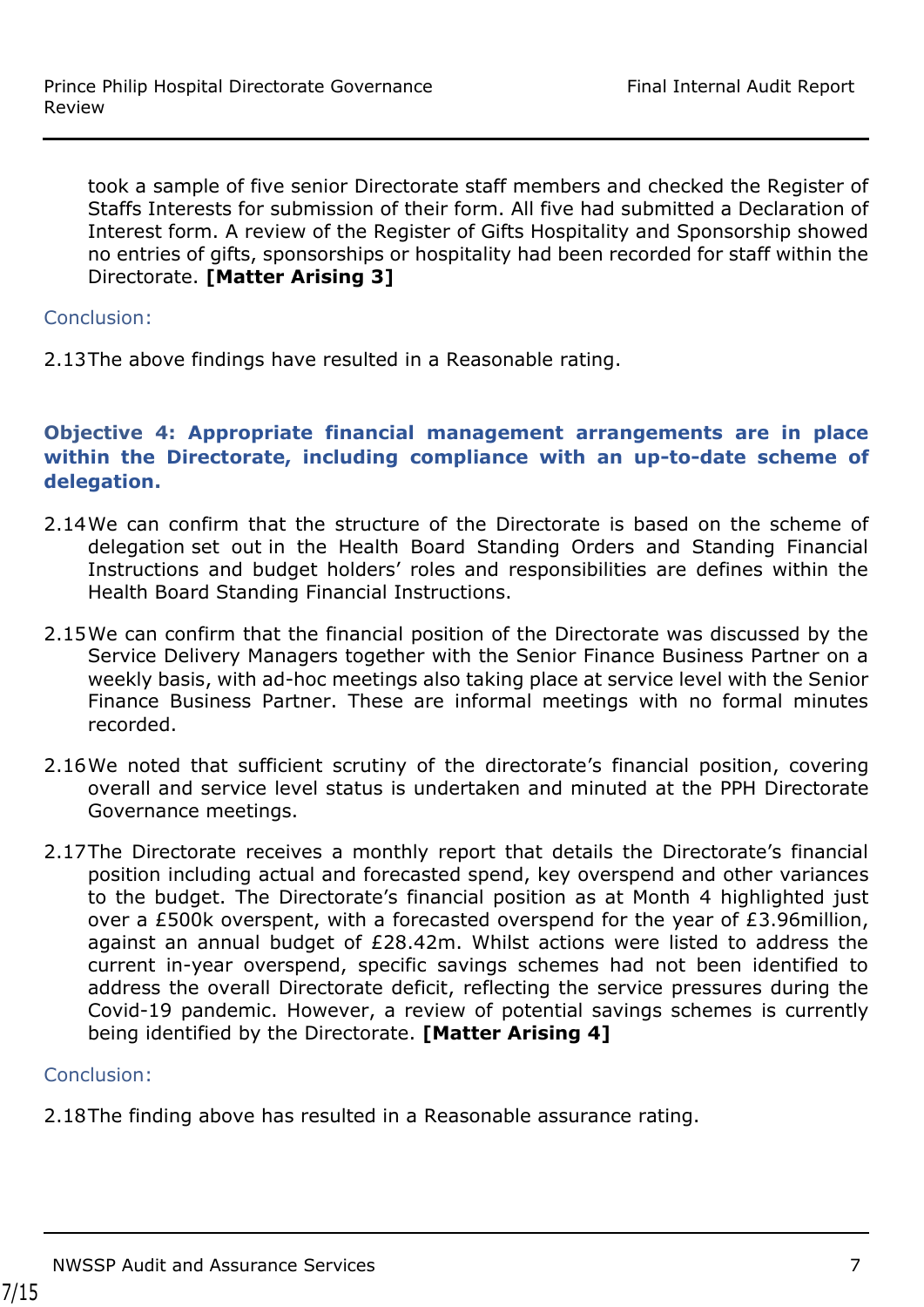#### **Objective 5: Directorate has appropriate processes in place to ensure actions are taken as a result of incidents and concerns.**

- 2.19We can confirm that incidents and concerns are a standing agenda item on the Directorate Governance meetings. Review of the Governance Meetings action plans for the period April to August 2021 confirmed that incidents and complaints were discussed, monitored, and closed off when necessary.
- 2.20As highlighted in 2.7 above, a complaints group was in existence but had not met since August 2020. The General Manager confirmed that it is intended to recommence these meetings in the near future, which will reduce the workload of the directorate Governance meetings. **[Matter Arising 5]**

#### Conclusion:

2.21The findings above have resulted in a Reasonable assurance rating.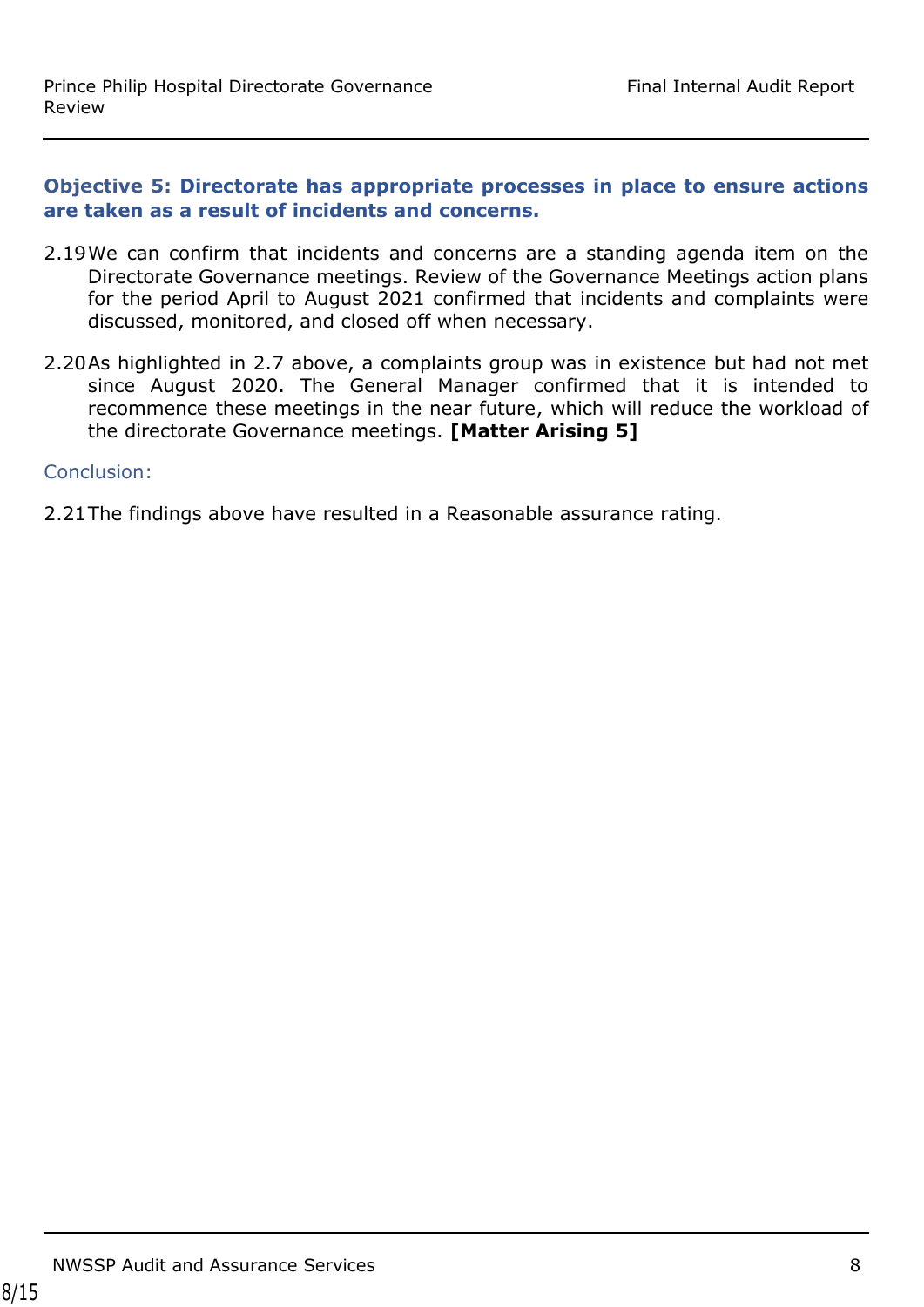### Appendix A: Management Action Plan

<span id="page-8-0"></span>

| Matter Arising 1: Terms of Reference (Operation)                                                                                                                                                                                                                                                                                                                                                                                                                                               | <b>Impact</b>                                                           |                                           |
|------------------------------------------------------------------------------------------------------------------------------------------------------------------------------------------------------------------------------------------------------------------------------------------------------------------------------------------------------------------------------------------------------------------------------------------------------------------------------------------------|-------------------------------------------------------------------------|-------------------------------------------|
| Review of the PPH Directorate Governance Meeting ToR highlighted the lack of an approval and<br>review date. In addition, we noted key areas discussed at the Governance meetings, for example<br>workforce, were not referenced within the ToR.<br>We also identified three instances where a ToR was unable to be located for MIU, Infection,<br>Prevention & Control and Complaints Group; whilst the ToR for the Nursing Scrutiny/Assurance<br>meetings was due for review in August 2021. | Potential risk of:<br>the Directorate is not<br>appropriately governed. |                                           |
| <b>Recommendations</b>                                                                                                                                                                                                                                                                                                                                                                                                                                                                         |                                                                         | <b>Priority</b>                           |
| Management should ensure complete and accurate terms of reference for the Governance Meeting<br>and supporting sub-groups are maintained and approved.                                                                                                                                                                                                                                                                                                                                         | <b>Medium</b>                                                           |                                           |
| <b>Agreed Management Action</b>                                                                                                                                                                                                                                                                                                                                                                                                                                                                | <b>Target Date</b>                                                      | <b>Responsible Officer</b>                |
| Accepted - Management will ensure the terms of reference for the Governance<br>Meeting and supporting sub-groups are updated and approved.                                                                                                                                                                                                                                                                                                                                                     | 31 <sup>st</sup> December<br>2021                                       | <b>Brett Denning</b><br>(General Manager) |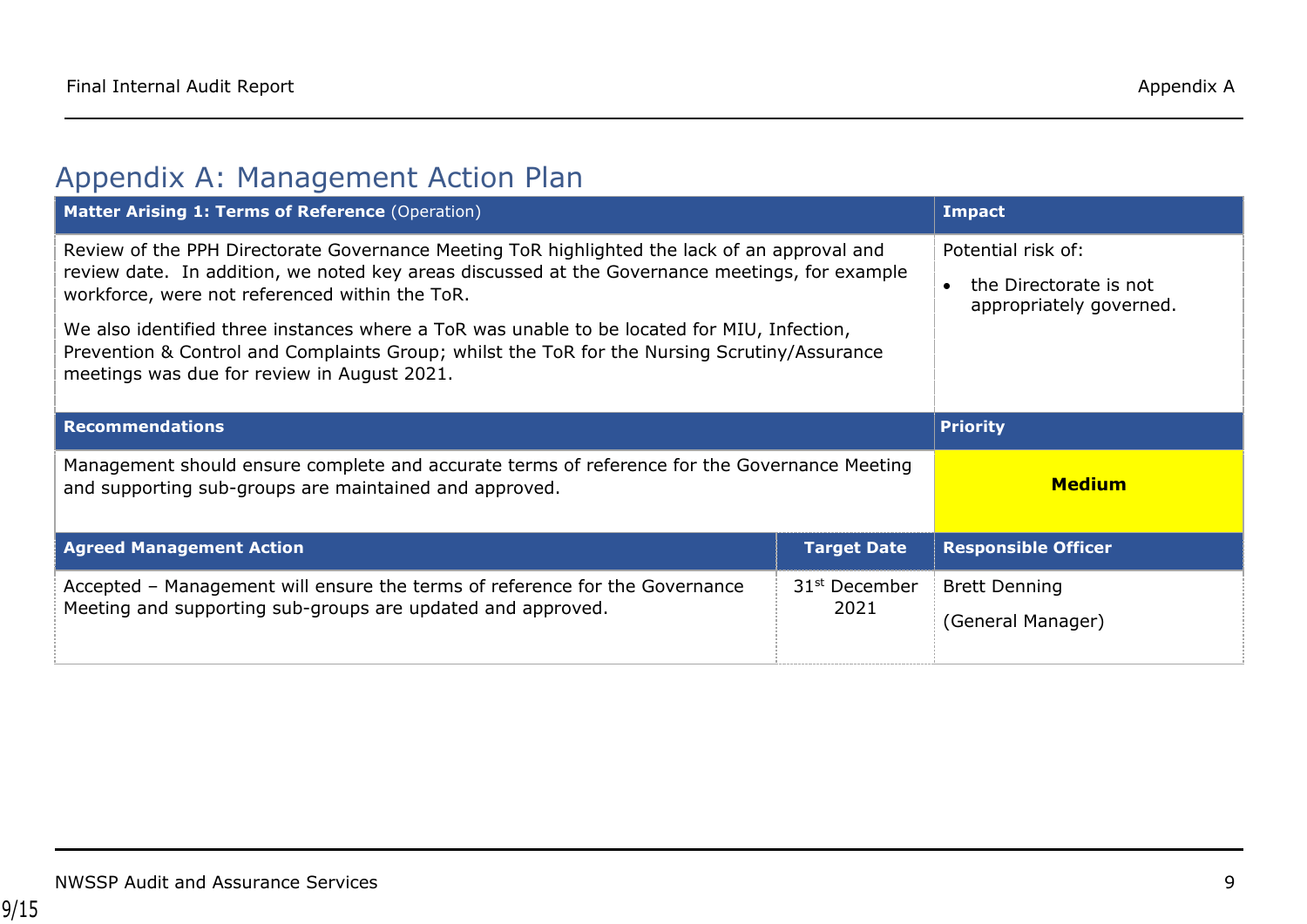| Matter Arising 2: Risk Register (Operation)                                                                                                                                                  | Impact                            |                                                                 |
|----------------------------------------------------------------------------------------------------------------------------------------------------------------------------------------------|-----------------------------------|-----------------------------------------------------------------|
| Of the 9 risks recorded on the Directorate's risk register, as at August 2021, five risks had progress<br>actions that had expired their set completion date and no update had been provided |                                   | Potential risk of:<br>risks are not identified or<br>addressed. |
| <b>Recommendation</b>                                                                                                                                                                        | <b>Priority</b>                   |                                                                 |
| Management must ensure the progress of actions recorded on the Directorate's risk register are<br>updated and reviewed on a regular basis.                                                   |                                   | <b>Medium</b>                                                   |
| <b>Agreed Management Action</b>                                                                                                                                                              | <b>Target Date</b>                | <b>Responsible Officer</b>                                      |
| Accepted - Management will update the progress of actions recorded on the<br>Directorate's risk register and ensure they are updated and reviewed on a<br>regular basis.                     | 31 <sup>st</sup> December<br>2021 | Melanie Long<br>(Support Service Manager)                       |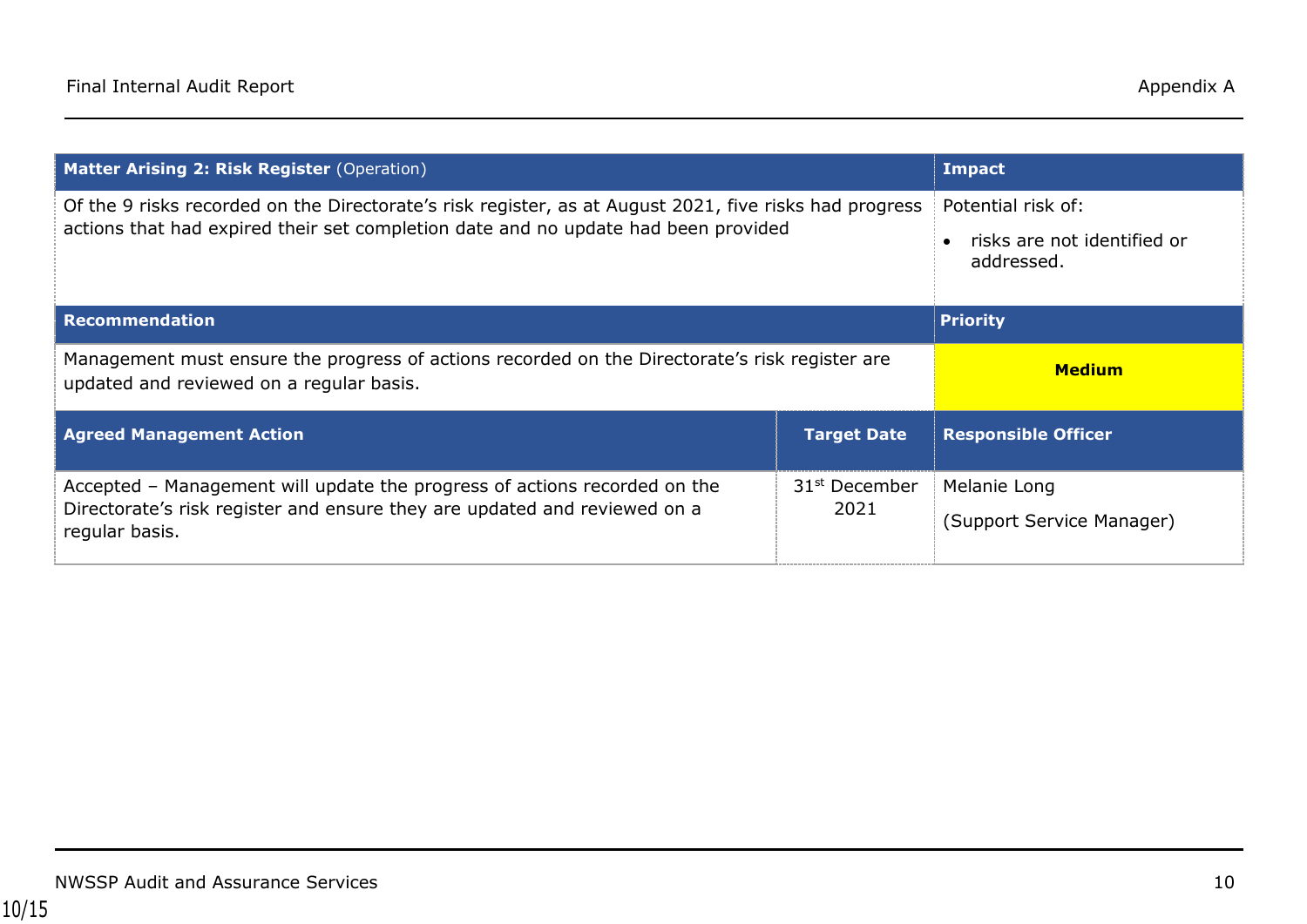| Matter Arising 3: Register of Gifts, Sponsorships and Hospitality (Operation)                                                                                                                                                                              | <b>Impact</b>                     |                                                                        |
|------------------------------------------------------------------------------------------------------------------------------------------------------------------------------------------------------------------------------------------------------------|-----------------------------------|------------------------------------------------------------------------|
| A review of the Register of Gifts Hospitality and Sponsorship showed no entries of gifts,<br>sponsorships or hospitality had been recorded by staff within the Directorate.                                                                                |                                   | Potential risk of:<br>the directorate is not<br>appropriately governed |
| <b>Recommendation</b>                                                                                                                                                                                                                                      |                                   | <b>Priority</b>                                                        |
| Management must ensure all employees comply with the Standards of Behaviour Policy by ensuring<br>all gifts, sponsorships and hospitality received by the Directorate are submitted for registration on<br>the relevant corporate register.                |                                   | Low                                                                    |
| <b>Agreed Management Action</b>                                                                                                                                                                                                                            | <b>Target Date</b>                | <b>Responsible Officer</b>                                             |
| Accepted - We will continue to ensure all employees comply with the Standards<br>of Behaviour Policy by ensuring all gifts, sponsorships and hospitality received by<br>the Directorate are submitted for registration on the relevant corporate register. | 31 <sup>st</sup> December<br>2021 | <b>Brett Denning</b><br>(General Manager)                              |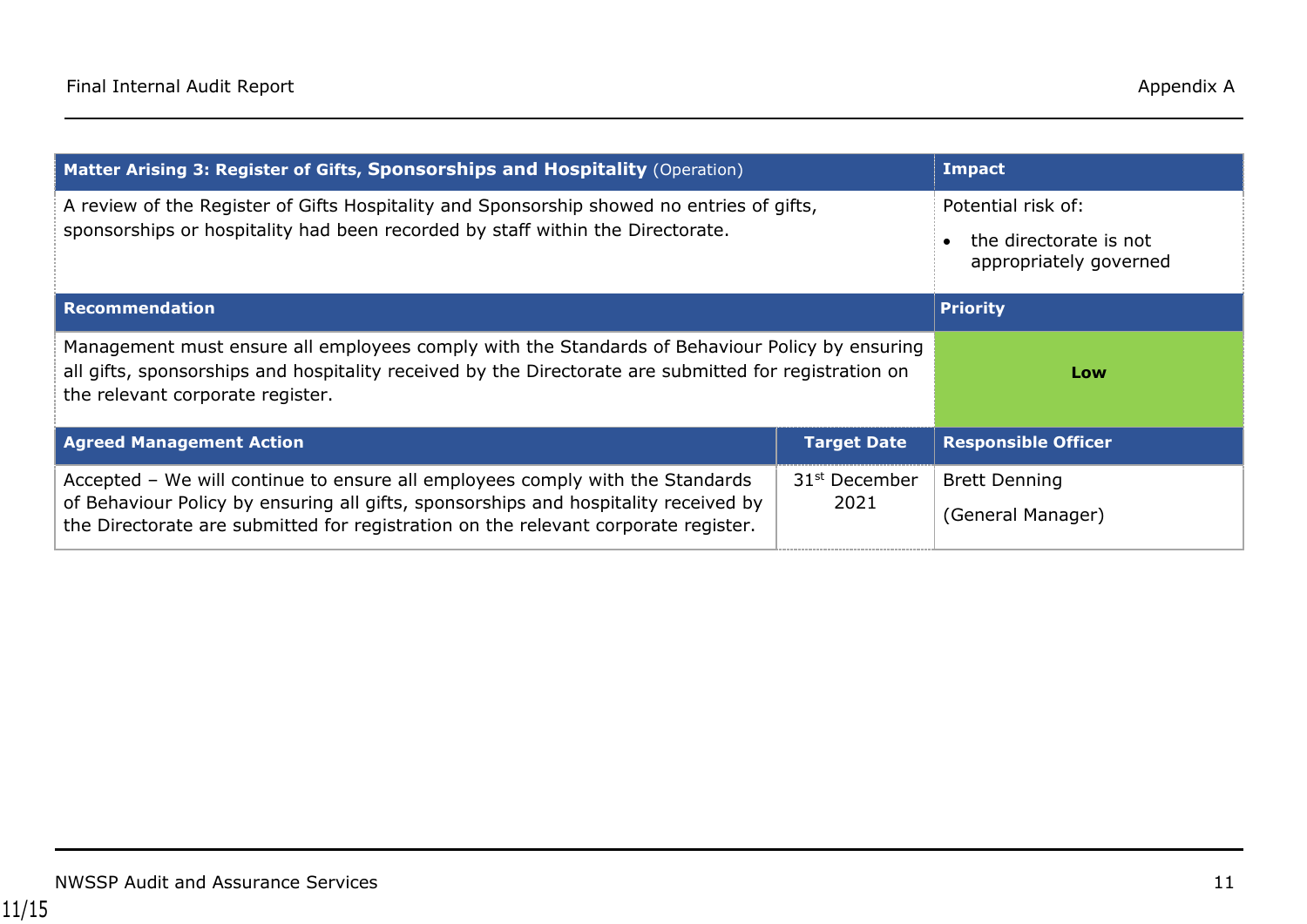| <b>Matter Arising 4: Savings Plan (Operation)</b>                                                                                                                                                                                                                           | <b>Impact</b>                      |                                                             |
|-----------------------------------------------------------------------------------------------------------------------------------------------------------------------------------------------------------------------------------------------------------------------------|------------------------------------|-------------------------------------------------------------|
| Whilst actions were listed to address the current in-year overspend, specific savings schemes had<br>not been identified to address the overall Directorate deficit. A review of potential savings schemes<br>is due to be undertaken by the Directorate by September 2021. |                                    | Potential risk of:<br>the financial position is not<br>met. |
| <b>Recommendations</b>                                                                                                                                                                                                                                                      |                                    | <b>Priority</b>                                             |
| Management should ensure a review and identification of potential saving schemes is completed to<br>contribute to addressing the Directorate's financial deficit.                                                                                                           |                                    | <b>Medium</b>                                               |
| <b>Agreed Management Action</b>                                                                                                                                                                                                                                             | <b>Target Date</b>                 | <b>Responsible Officer</b>                                  |
| Accepted - A review of savings schemes has now been completed.                                                                                                                                                                                                              | 10 <sup>th</sup> September<br>2021 | <b>Brett Denning</b><br>(General Manager)                   |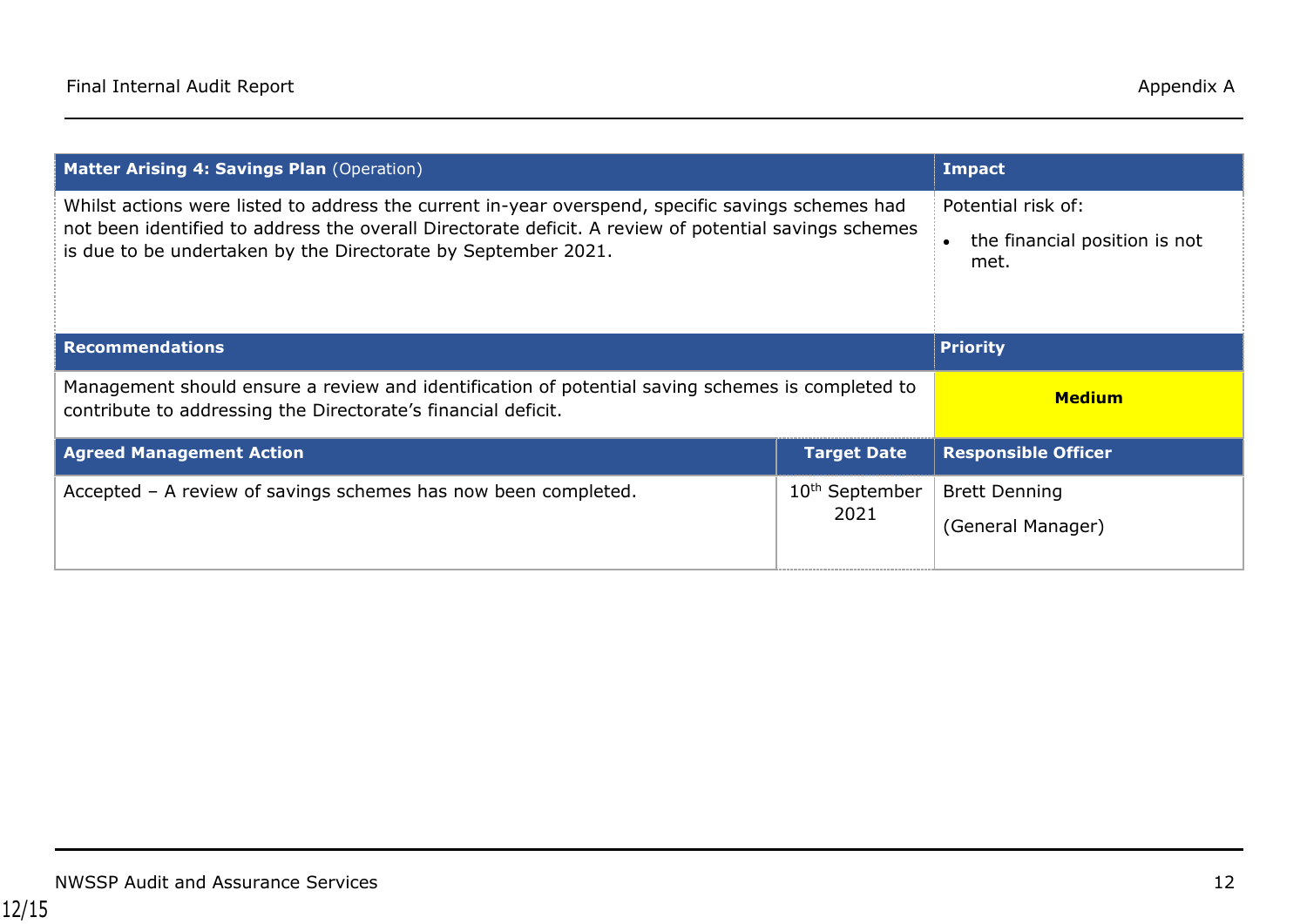| <b>Matter Arising 5: Complaints Group (Operation)</b>                                                                                                                                                                                                                                                   | <b>Impact</b>                               |                                                                         |
|---------------------------------------------------------------------------------------------------------------------------------------------------------------------------------------------------------------------------------------------------------------------------------------------------------|---------------------------------------------|-------------------------------------------------------------------------|
| The complaints group had not met since August 2020. Whilst we evidenced that complaints are<br>satisfactorily scrutinised at the Directorate Governance meetings, management have recognised<br>that the recommencement of the group will inevitably reduce the workload of the governance<br>meetings. |                                             | Potential risk of:<br>the directorate is not<br>appropriately governed. |
| <b>Recommendations</b>                                                                                                                                                                                                                                                                                  |                                             | <b>Priority</b>                                                         |
| Steps should be taken to reintroduce the complaints group to facilitate the reporting within the<br>directorate.                                                                                                                                                                                        |                                             | Low                                                                     |
| <b>Agreed Management Action</b>                                                                                                                                                                                                                                                                         | Target Date                                 | <b>Responsible Officer</b>                                              |
| Accepted - Discussions to take place with PPH team as to the benefit of re-<br>starting the complaints specific governance meeting.                                                                                                                                                                     | 31 <sup>st</sup> October 2021 Brett Denning |                                                                         |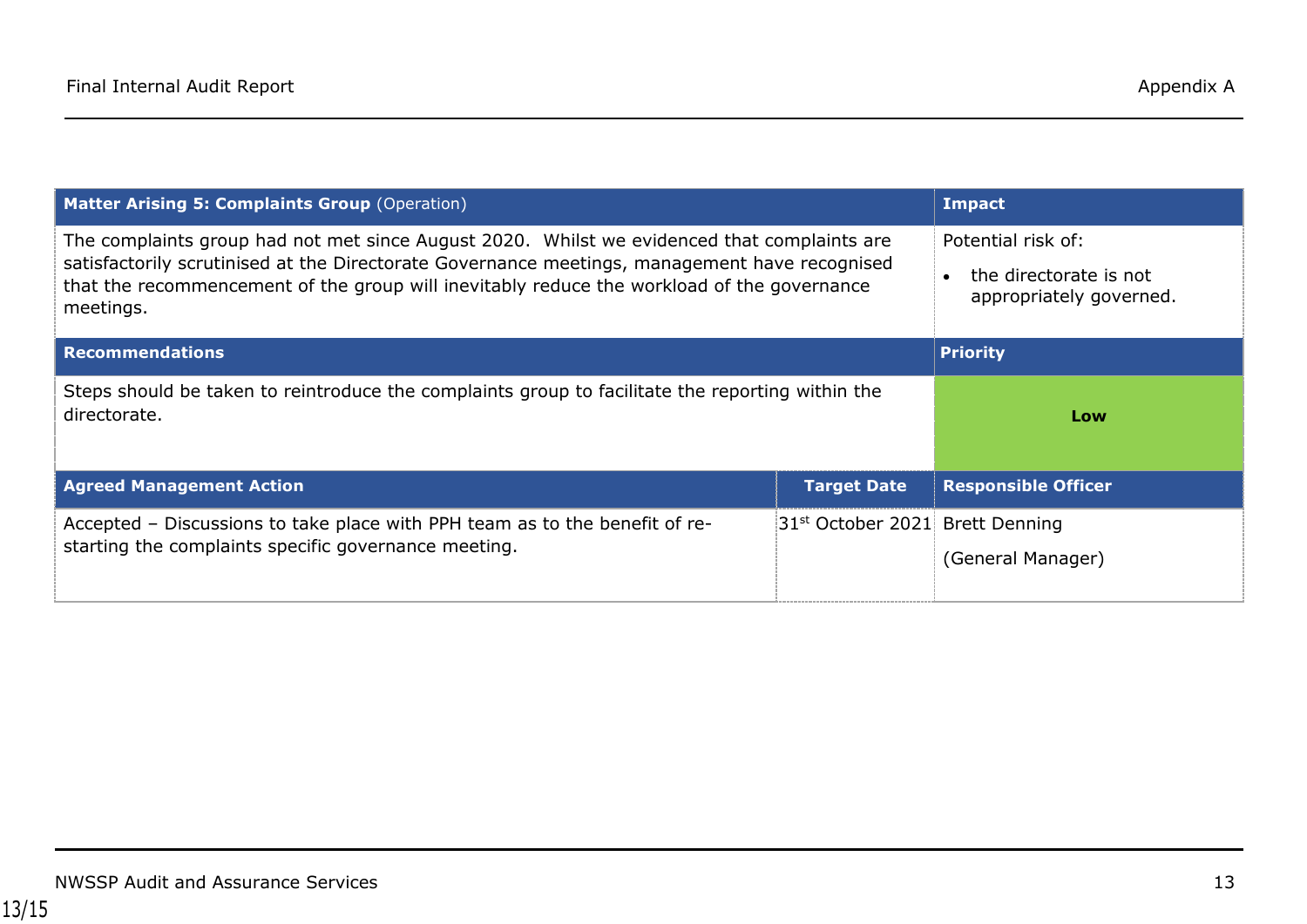## <span id="page-13-0"></span>Appendix B: Assurance opinion and action plan risk rating

#### Audit Assurance Ratings

We define the following levels of assurance that governance, risk management and internal control within the area under review are suitable designed and applied effectively:

| <b>Substantial</b><br>assurance    | Few matters require attention and are compliance or advisory in<br>nature.<br>Low impact on residual risk exposure.                                                                                                                                                 |
|------------------------------------|---------------------------------------------------------------------------------------------------------------------------------------------------------------------------------------------------------------------------------------------------------------------|
| <b>Reasonable</b><br>assurance     | Some matters require management attention in control design or<br>compliance.<br>Low to moderate impact on residual risk exposure until resolved.                                                                                                                   |
| <b>Limited</b><br>assurance        | More significant matters require management attention.<br>Moderate impact on residual risk exposure until resolved.                                                                                                                                                 |
| <b>No assurance</b>                | Action is required to address the whole control framework in this<br>area.<br>High impact on residual risk exposure until resolved.                                                                                                                                 |
| <b>Assurance not</b><br>applicable | Given to reviews and support provided to management which form<br>part of the internal audit plan, to which the assurance definitions<br>are not appropriate.<br>These reviews are still relevant to the evidence base upon which<br>the overall opinion is formed. |
|                                    |                                                                                                                                                                                                                                                                     |

#### Prioritisation of Recommendations

We categorise our recommendations according to their level of priority as follows:

| <b>Priority</b><br><b>level</b> | <b>Explanation</b>                                                                                                                                                        | <b>Management action</b> |
|---------------------------------|---------------------------------------------------------------------------------------------------------------------------------------------------------------------------|--------------------------|
| <b>High</b>                     | Poor system design OR widespread non-compliance.<br>Significant risk to achievement of a system objective OR<br>evidence present of material loss, error or misstatement. | Immediate*               |
| <b>Medium</b>                   | Minor weakness in system design OR limited non-compliance.<br>Some risk to achievement of a system objective.                                                             | Within one month $*$     |
| Low                             | Potential to enhance system design to improve efficiency or<br>effectiveness of controls.<br>Generally issues of good practice for management<br>consideration.           | Within three months*     |

\* Unless a more appropriate timescale is identified/agreed at the assignment.